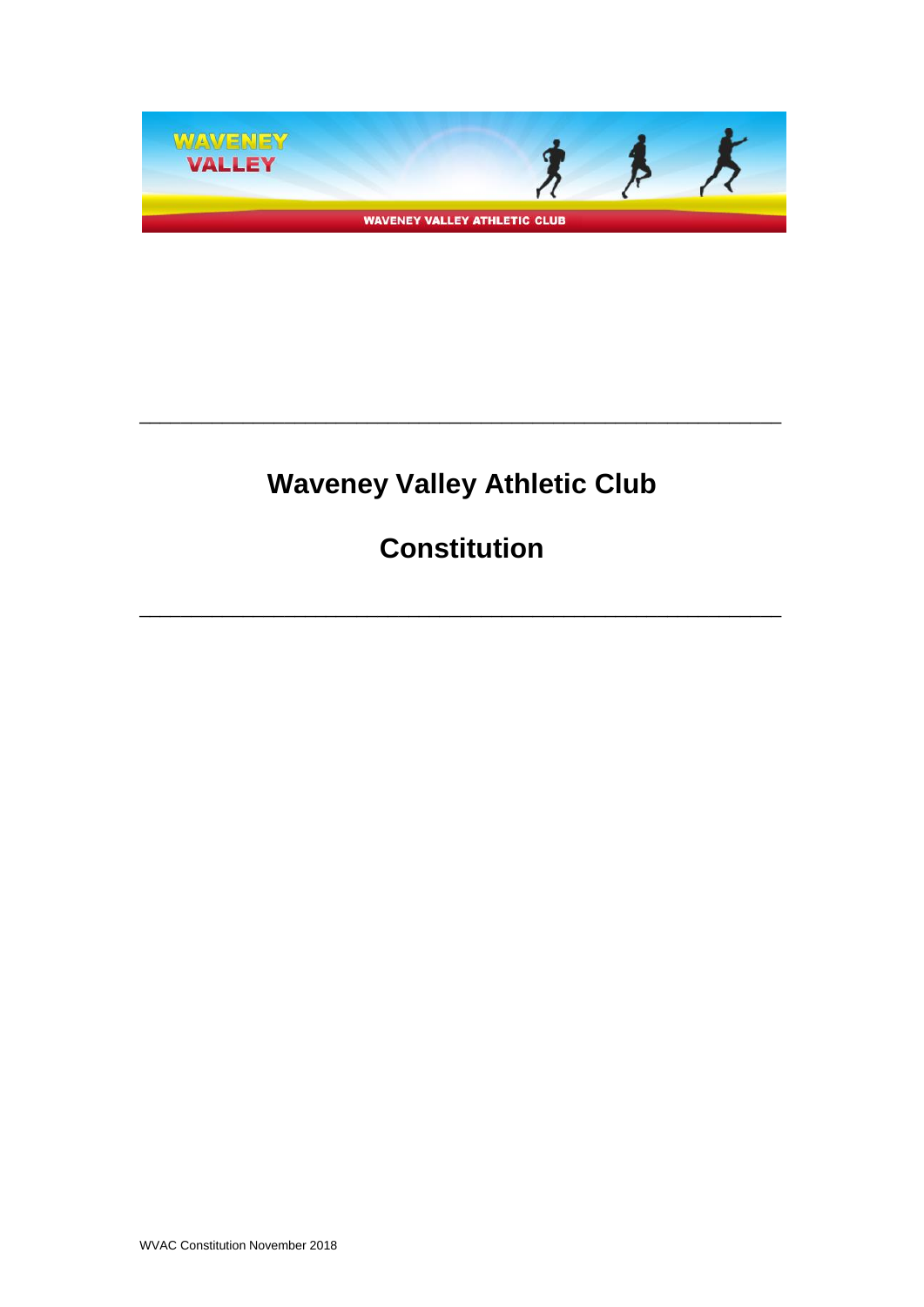# **Waveney Valley Athletic Club Rules for all disciplines**

## **1. Name and colours**

1.1 The name of the club is '**Waveney Valley Athletic Club**' hereinafter called 'the Club'.

1.2 The Club colours shall be black, red and yellow. Club vests or tee-shirts must be worn in all competitions or events, with black shorts if possible. Crop tops or leotards may be worn by female athletes provided they are acceptable by the governing body rules.

# **2. Affiliation**

2.1 The Club shall be affiliated to UK Athletics (UKA), SEAA and Suffolk County AA and is therefore bound by their laws and rules

## **3. Objectives**

3.1 The Club is established to pursue the following objectives:

- a) Participation in the sport of Athletics
- b) The promotion of Athletics
- c) The provision of training facilities and equipment for it's members
- d) Membership of appropriate leagues for the purpose of establishing regular competition for the clubs representative teams/members
- e) Providing equal opportunities for successful participation by all sections of the community
- f) To comply with and uphold the Rules and Regulations of the Regional and National Associations, UKA and the IAAF as amended from time to time and the rules and regulations of any body to which UKA is affiliated
- g) To do all such other things the Management Committee thinks fit to further the interests of the Club or to be incidental or conducive to the attainment of all or any of the objects stated above.

#### **4. Membership**

4.1 All members are subject to the Constitution of the Club and the regulations of UKA.

4.2 Any person who wishes to become a member must submit an application in such form as the Management Committee shall decide. Every candidate for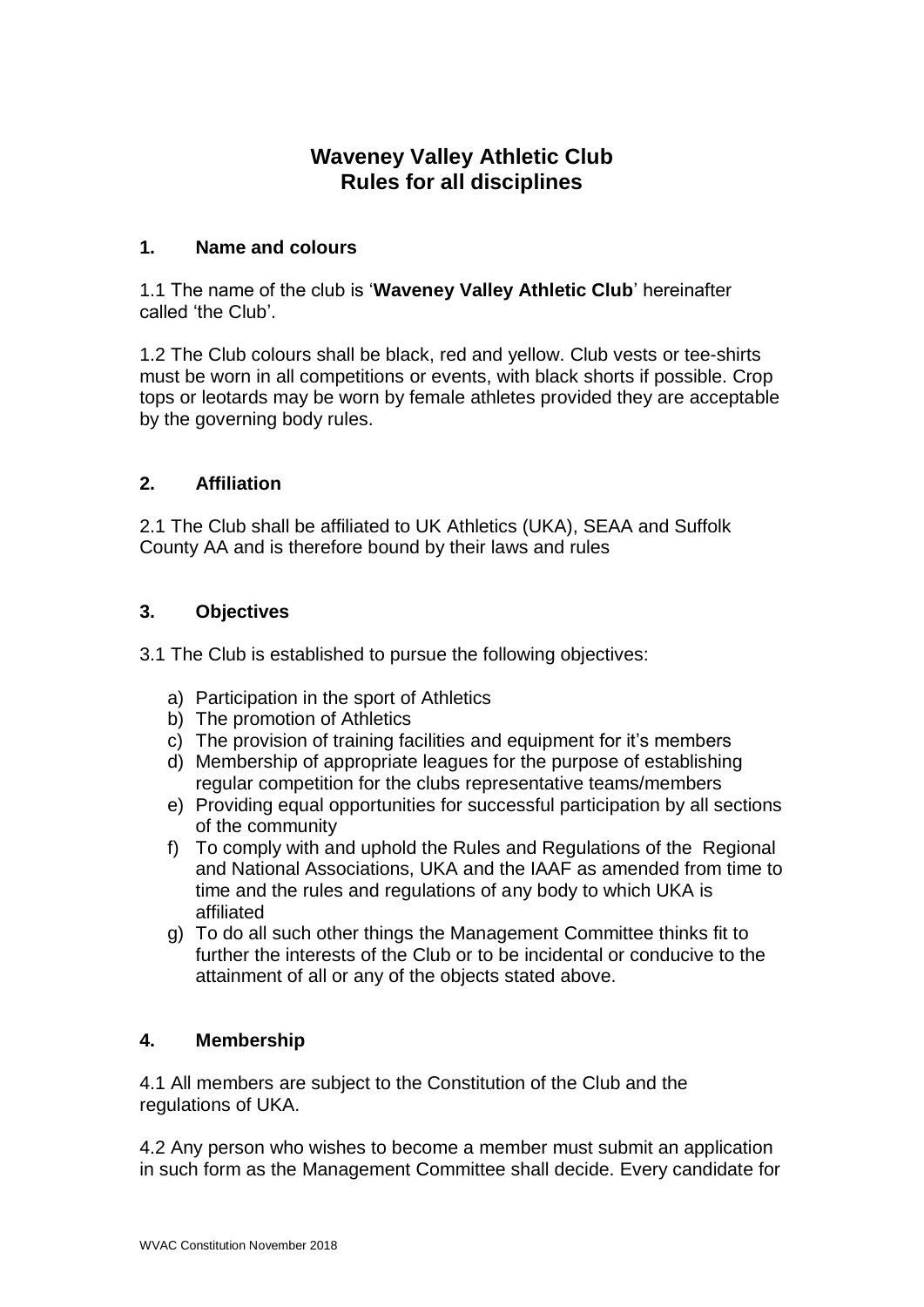membership shall be considered by the Membership Secretary, who shall admit that candidate to membership of the Club unless to do so would be contrary to the best interests of the sport or the good conduct and interests of the Club.

- a) Persons are eligible for membership of the Club, provided they are at least 8 years old.
- b) No person shall be denied membership of the Club on the grounds of race, ethnic origin, creed, colour, disability, sex, sexual preference, religion, and political or other beliefs.
- c) A new candidate shall have 2 weeks free trial. On their first week they must collect all the information relating to membership. After their trial period, should they wish to apply for membership, on their third visit the completed forms together with the appropriate payment must be handed in.
- d) There will be 5 categories of membership: U11, Junior (U13, U15 and U17), Senior (17+), Associate (non-competing/training, coaches and officers) and Lifetime.
- e) Each member shall be required to pay the subscription as set out in Rule 14. The Management Committee has the powers of discretion in certain circumstances.
- f) Senior, Associate and Lifetime members shall be entitled to attend and vote at the AGM, and may be elected and serve on the Management Committee, additionally Junior members who are at least 15 years old will be able to vote at the AGM, and serve on the Management Committee as a 'Junior Rep'.
- g) All members will receive a copy of the Constitution, Code of Conduct and Safeguarding Policy (in respect of U11 and Junior members, to their parent or guardian).

# **5. Resignation**

5.1 A member may withdraw from membership of the Club on giving reasonable clear notice to the Club.

5.2 Membership shall not be transferable in any event and shall cease immediately on death or dissolution or on the failure of the member to comply or to continue to comply with any condition of membership set out in these Rules.

5.3 In line with the rules of the sport the Club will only accept a resignation when satisfied that the member has cleared any debt owed to the Club.

5.4 A member intending to resign should ensure that they comply with the eligibility process of the sport in the event that they wish to join another affiliated athletics club.

# **6. Suspension, Refusal or Termination of Membership**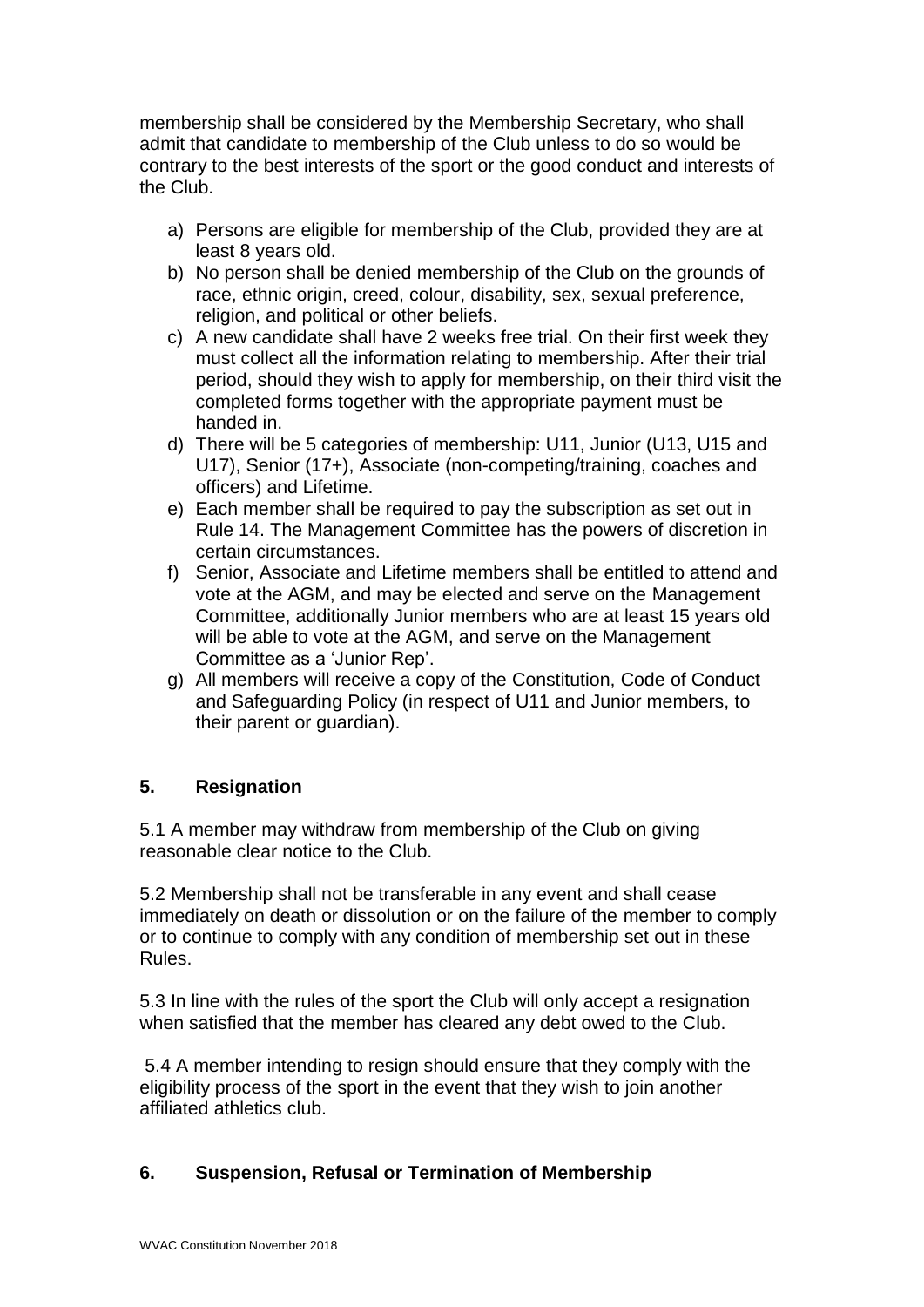6.1 The Management Committee (delegated to Membership Secretary) shall be entitled to:

- a) Refuse any application for membership on the grounds that such membership would be prejudicial to the objectives of the club as set out in Rule 3 of this Constitution. i) In respect of Junior athletes, membership renewal may be declined if the athlete does not compete of make themselves available for 25% of the fixtures in the 'primary competitions' they are eligible to compete in as directed annually by the Junior Coaching Co-ordinator – currently the Suffolk Sportshall League, Suffolk Winter Cross Country League, Inter=Club Tournament Fixtures and East Anglian Athletics League.
- b) For good and sufficient reason to refuse renewal of any existing membership or terminate or suspend any membership provided that the member concerned shall have the right to be heard by the Management Committee before a final decision is made.

6.2 Matters of discipline shall be dealt with by the Management Committee. A member affected by any disciplinary matter is entitled to make a representation to the meeting dealing with the matter. He/she may be accompanied by a fellow member. Supportive evidence may be called.

6.3 Any member who, whilst representing the Club, willingly brings the name of the Club into disrepute shall be required to appear before the Management Committee and shall be required to make reparation for any damage incurred.

6.4 Any member who fails to pay their fees by the date required shall forfeit their right to representation on the Management Committee and at General Meetings, and shall be suspended from taking part in any event under control of the Club until such fees are paid.

6.5 Any member under suspension shall be barred from taking part in any event under control of the Club.

6.6 The Management Committee shall inform the member in writing of any decision to terminate their membership.

6.7 Notification of the termination of a membership will be forwarded to UKA.

# **7. Management Committee**

7.1 Management of the Club shall be vested in a Management Committee, elected annually at the AGM, to meet at least 3 occasions during the Clubs financial year.

7.2 The Management Committee shall consist of: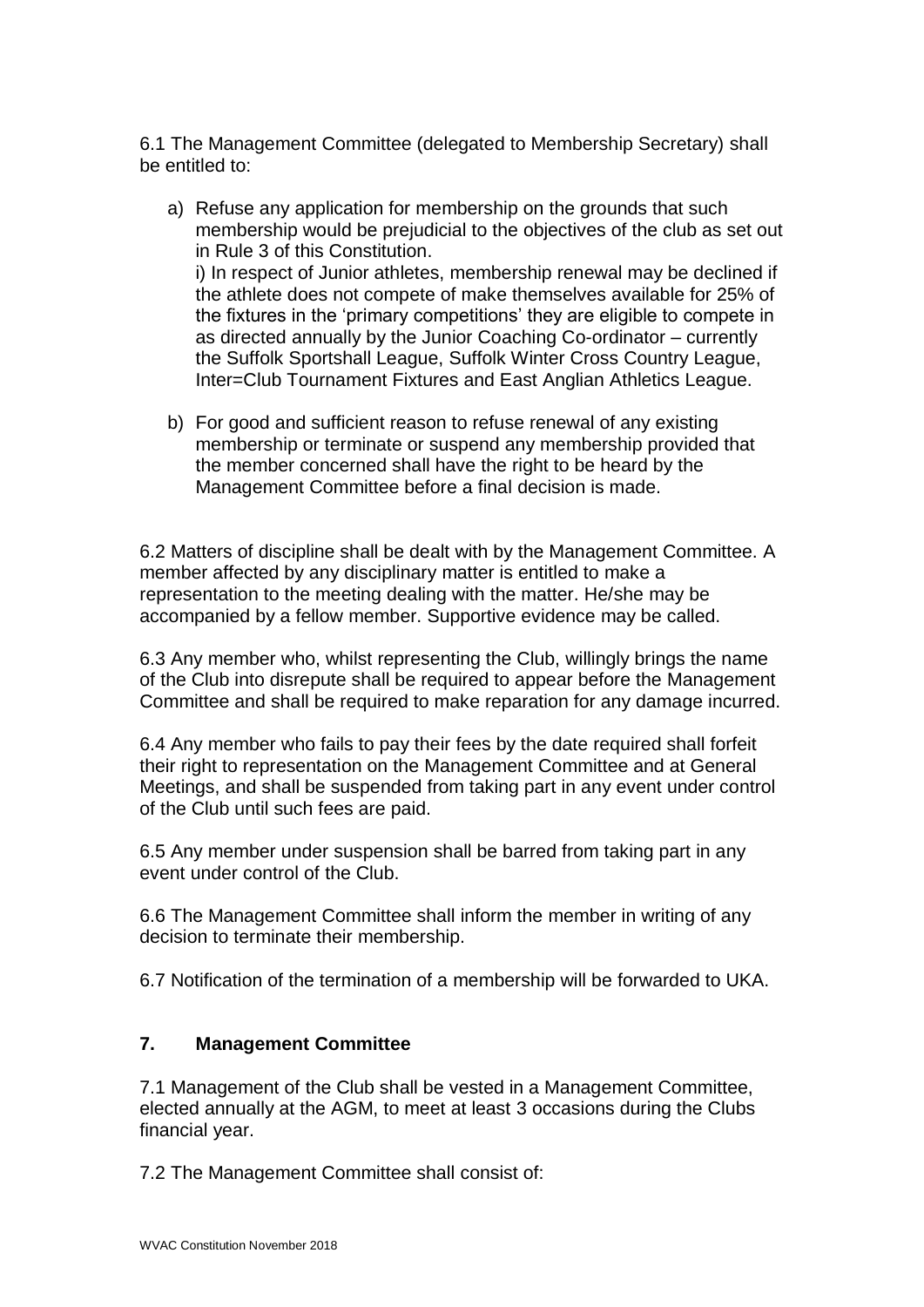- a) Chairperson
- b) Vice-Chairperson
- c) Secretary
- d) Treasurer
- e) Membership Secretary (Junior and Senior)
- f) Welfare Officers (preferably  $2 1$  male and 1 female)
- g) Senior Co-ordinator
- h) Junior Co-ordinator
- i) Track and Field Co-ordinator
- j) Cross-Country Co-ordinator
- k) Road Race Co-ordinator
- l) Senior Rep
- m) Junior Parents Rep
- n) Fundraising Rep
- o) Publicity Rep
- p) Social Rep
- q) Junior Rep
- r) Beccles Rep

7.3 A minimum of 4 members are required to form a quorum, which must include either the Chairperson or Vice-Chairperson.

7.4 The Management Committee has the power to co-opt any vacancy that may arise during the year until the next AGM.

7.5 The Management Committee may appoint any sub-committees it may deem necessary to deal with the matter of the Club, until the conclusion of the following AGM. The proceedings of all such committees shall report to the Management Committee by a representative elected by that sub-committee.

# **8. Rules of the Management Committee**

8.1 The Chairperson and the Secretary shall have discretion to call emergency meetings of the Management Committee if they consider it to be in the interests of the Club.

8.2 The Secretary shall give all the members of the Management Committee not less than five days notice of a meeting.

8.3 The Chairperson shall be the chairman of the Management Committee. Unless he is unwilling to do so, the Chairperson shall preside at every meeting of the Management Committee at which he is present.

8.4 Decisions of the Management Committee shall be made by a simple majority and in the event of an equality of votes the Chairperson (or the acting Chairperson of that meeting) shall have a casting or additional vote.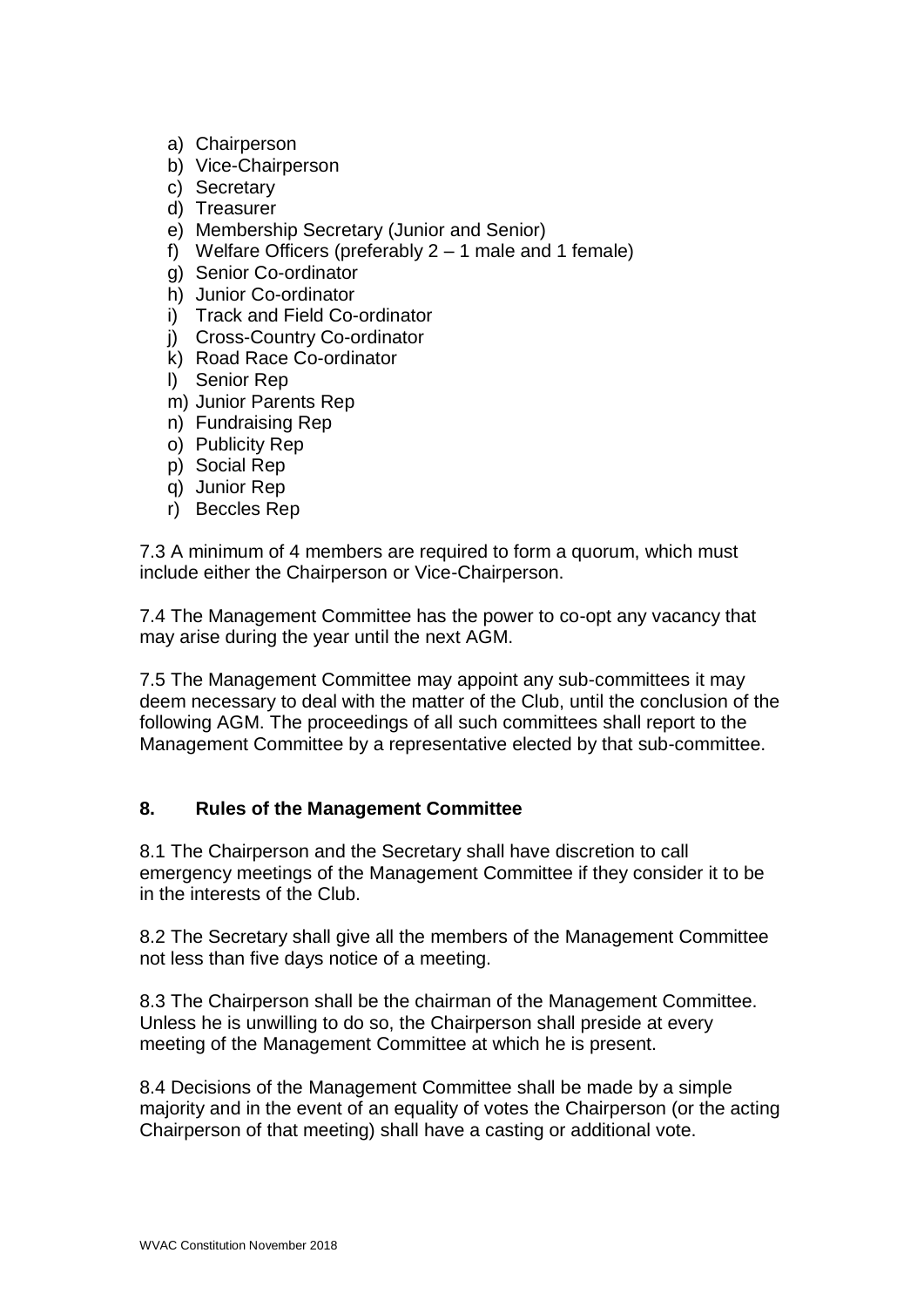8.5 The Management Committee may from time to time appoint from among its number such sub-committees as it considers necessary and may delegate to them such of the powers and duties of the Management Committee as the Management Committee may determine.

## **9. Sub-Committees**

9.1 It shall be the duty of the elected representative for each discipline/subcommittee to assemble and Chair the sub-committee meeting they represent, or elect a Chair if the sub-committee does not concern a discipline where there is a nominated Co-ordinator or Officer.

9.2 The duties of each sub-committee are to address all relevant matters concerning their discipline, and to submit their recommendations in a report form to the Management Committee for consideration and approval.

9.3 No sub-committee or individual shall assume executive power on behalf of the Club. All decisions shall be ratified and shall be recorded in the minutes at the Management Committee meetings.

9.4 In the event that an elected representative of a sub-committee should not be able to attend a management Committee meeting, a member of the subcommittee should be delegated to attend. The elected representative should advise the Chairperson or Secretary of the name of the delegate member in advance of the meeting.

# **10. General Meetings**

#### **a) AGM**

10.1 The AGM shall be held during every year to:

- i) Receive and confirm the minutes of the previous AGM
- ii) Presentation of the Clubs financial accounts for the year
- iii) Presentation of the Clubs projected financial situation for the forthcoming year, and the setting of all fees
- iv) Presentation of the Chairpersons report
- v) Election of officers to the Management Committee
- vi) Deal with any matters specified on the agenda

10.2 The Secretary must give every member 21 days notice of the meetings. Notice of any business which it is desired to place on the agenda must be given in writing to the Secretary at least 10 days prior to the meeting.

10.3 A quorum shall consist of one fifth of the members eligible to vote.

**b) EGM**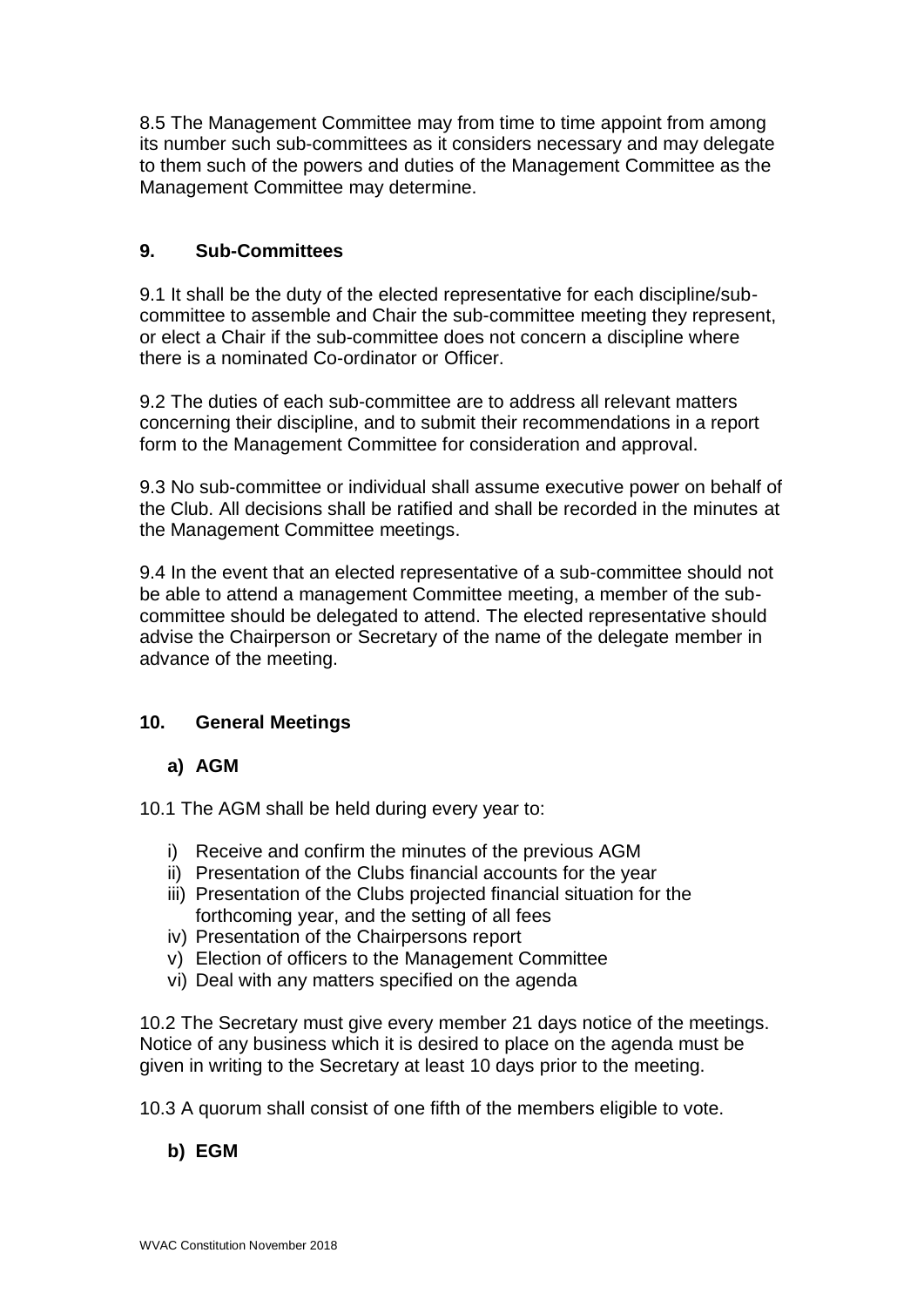10.4 An EGM must be called by the Secretary within 14 days of receipt by them of a requisition in writing signed by a minimum of 20 members of the club or at the request of the Management Committee stating the business to be brought before such meeting.

10.5 The Secretary must give each member 14 days notice of the meeting, stating the business to be brought before the meeting

# **11. Rules at the AGM or EGM**

11.1 The Club shall publish notice of the date of the general meeting together with the resolutions to be proposed at least 21 days before the meeting.

11.2 The quorum for the annual and extraordinary general meetings shall be one-fifth of the membership of the Club (eligible to vote).

11.3 The Chairperson shall preside at all meetings of the Club but if he is not present within 15 minutes after the time appointed for the meeting or has signified his inability to be present at the meeting, the members present, and entitled to vote, may choose one of the other members of the Management Committee present to preside and if no other member of the Management Committee is present or willing to preside, the members present and entitled to vote, may choose one of their number to be Chairperson of the meeting.

11.4 Each member present (eligible to vote) shall have one vote and resolutions shall be passed by a simple majority of those members present and voting. In the event of an equality of votes the Chairperson of the meeting shall have a casting or additional vote.

11.5 There shall be no right for a member to vote by proxy. No person may represent more than one member.

#### **12. Alteration of Rules**

12.1 No alteration or addition may be made to these rules except at the AGM or an EGM called for that purpose. Any motion for such must be submitted by a Proposer and Seconder, who are members, to reach the Secretary at least 14 days prior to the AGM. Such motions to be published and a copy sent to every member with the AGM notice.

#### **13. Finance**

13.1 The income and property of the Club, however derived, shall be applied solely towards the objectives of the Club as set out in Rule 3 of this Constitution.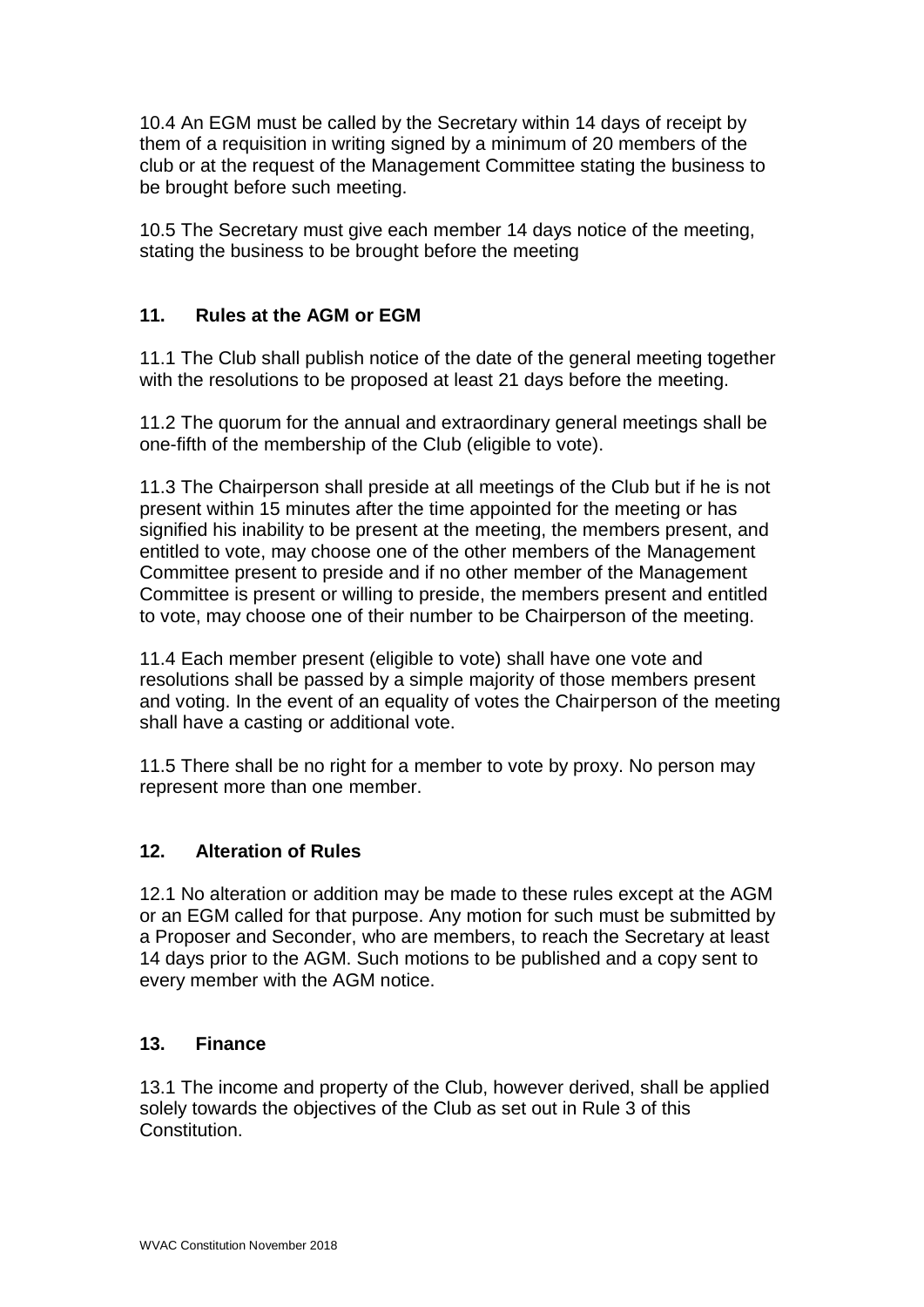13.2 The Club shall have the power to raise money by means of yearly affiliation fees, training fees or competition fees as determined by the Management Committee at the AGM.

13.3 All monies shall be lodged in a bank account in the name of the club.

13.4 There shall be up to 4 authorised signatories who shall be officers of the Management Committee and shall include the Treasurer. Cheques must be signed by 2 signatories.

13.5 A detailed (breakdown) up to date finance statement must be submitted at every Management Committee meeting.

13.6 Bank statements for each month must be provided at every Management Committee meeting.

13.7 The financial year of the Club shall run to 31 March.

13.8 The accounts are to be audited annually to year end 31 March by a suitably elected independent accountant selected by the Management Committee.

13.9 Any purchases or expenses in excess of £50 must have the prior authorisation of the Management Committee

#### **14. Subscriptions**

14.1 The annual subscriptions of the Club shall be reviewed and determined at the AGM by the Management Committee. They shall be payable by 30th April, on acceptance to the Club or as otherwise agreed by the Club.

14.2 Training fees will be determined either at the AGM or Management Committee meeting(s).

14.3 The Members shall pay the annual subscription fees or training fees set by the Management Committee from time to time.

14.4 Associate membership may be granted by the Management Committee at a nominal fee.

14.5 Late annual subscriptions may be liable to an additional penalty payment.

14.6 Annual pro-rata membership and training fees shall be payable by each athlete.

14.7 If subscription fees are not paid by the determined date, then those members are not entitled to train with or compete for the Club until such fees are received.